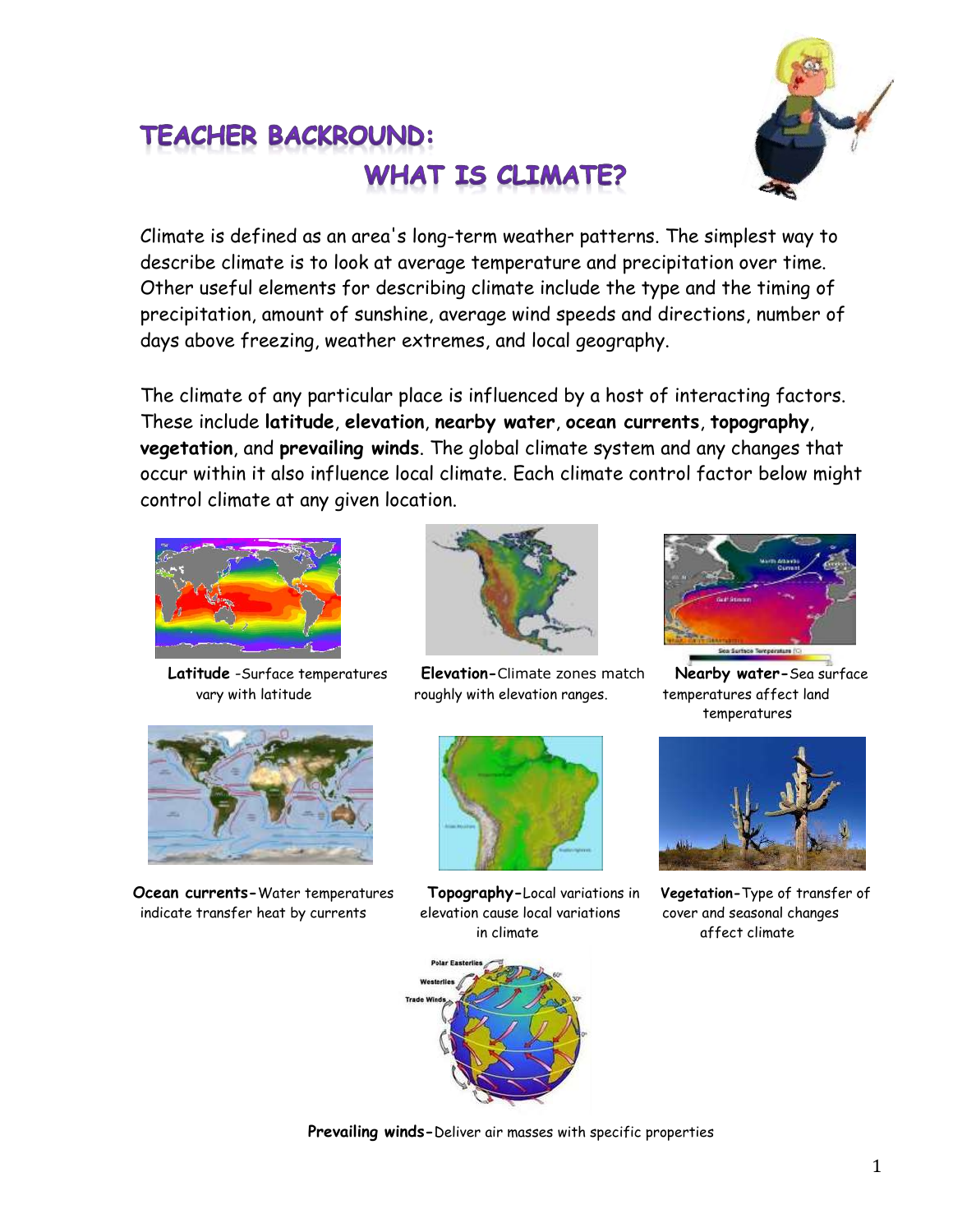Climate represents the average of many years' worth of weather conditions. This averaging process evens out the blips caused by droughts, flood, tornadoes and hurricanes, and blizzards and downpours, but at the same time emphasizing the more typical patterns of rainfall and temperature highs and lows.

Climate is so predictable because it is dependent on regularly fixed features of the Earth, including its form, the shape of its orbit around the Sun, and the tilt of its axis of rotation. Other factors are the fact that it has an ocean, continents, and a layered atmosphere composed of many different gases. To simplify the classification of the many regions or *climate zones* of the Earth it is unnecessary to focus in on two of the approximately 7 factors that were mentioned: the latitude of a location and its proximity to the ocean.



**Earth's climate zones**

Radiation from the Sun plays a major role in Earth's climate. The amount of solar radiation received from the Sun basically depends on latitude. At the equator the Sun's rays are most directly overhead and most directly focused on Earth's surface. As you move toward the poles, the position of the Sun is lower in the sky and for that reason the energy received is spread out over a larger area



making it less intense. This is why the tropics are warm and the poles are so cold.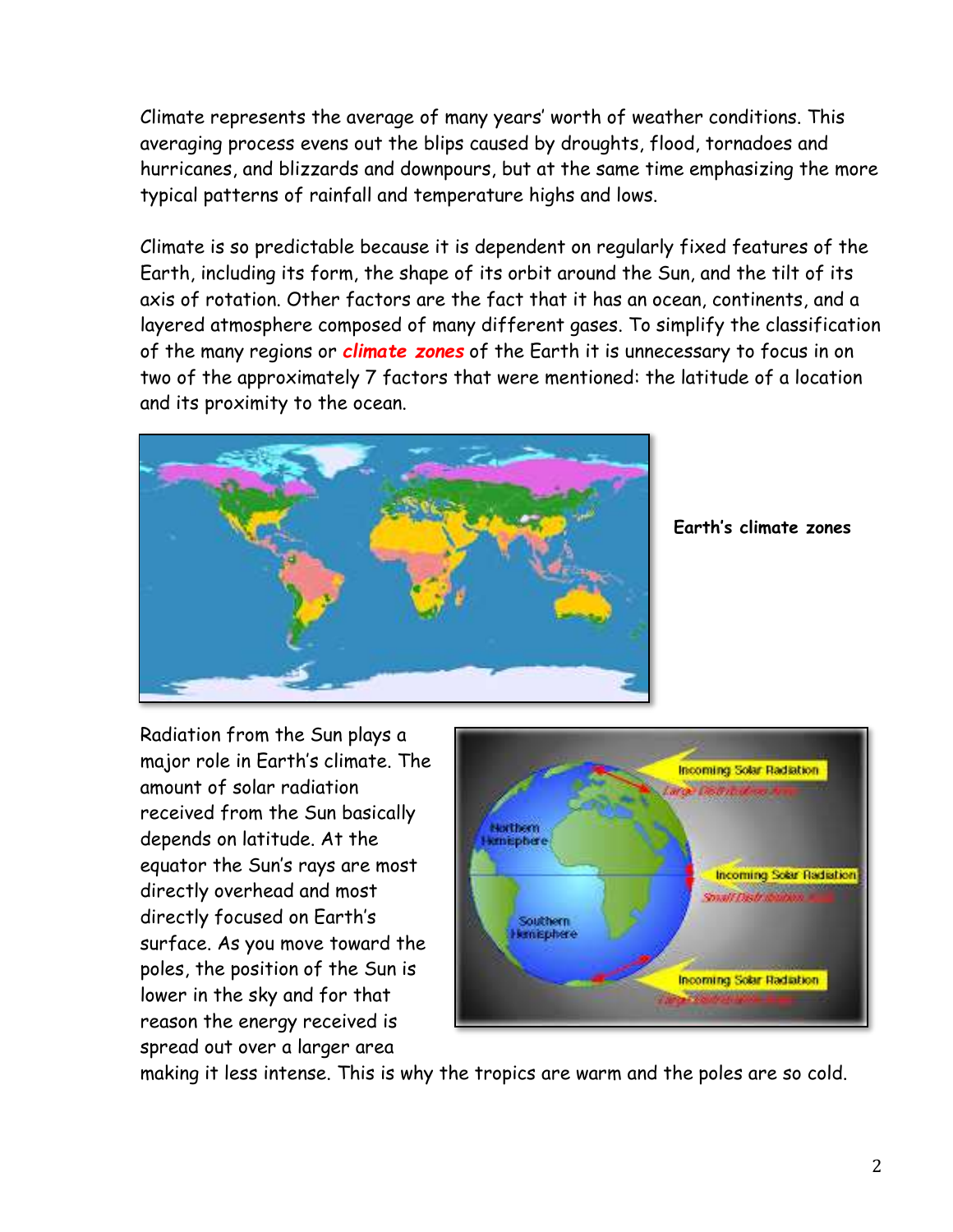

*Seasonal contrast:* How hot the summers are and how cold the winters are, also changes with latitude. The seasons themselves are do not depend on latitude, but on the fact that the Earth's axis is tilted. When the axis is tilted toward the Sun, summer occurs. When the axis is tilted away, it is winter. The effect of this tilt is felt the most in the polar regions and is why these regions

experience 24 hours of daylight in summer and almost total darkness in winter.

Another factor that is incredibly important to consider when investigating regional or local climate is its proximity to the oceans. The oceans play a critical role in storing heat. When the earth's surface cools or is heated by the sun, the temperature change is greater - and faster - over the land than over the oceans.



Ocean currents circulate the effects of temperature change slowly for great distances through straight up and down mixing and surface movements. Horizontal currents, particularly those moving north or south, can carry warmed or cooled water as far as several thousand miles. The displaced water can then warm or cool the air and, indirectly, the land over which this air blows.

So coastal regions profit from their moderating influence, while the interiors of the continents experience rapid and more intense seasonal changes. For example, water from the tropical and subtropical Atlantic, including some from the Gulf of Mexico, moves north through the Atlantic in a current called the *Gulf Stream,* which appears above in orange and yellow. It eventually reaches the shores of Western Europe, which has a climate that is surprisingly mild for that latitude.